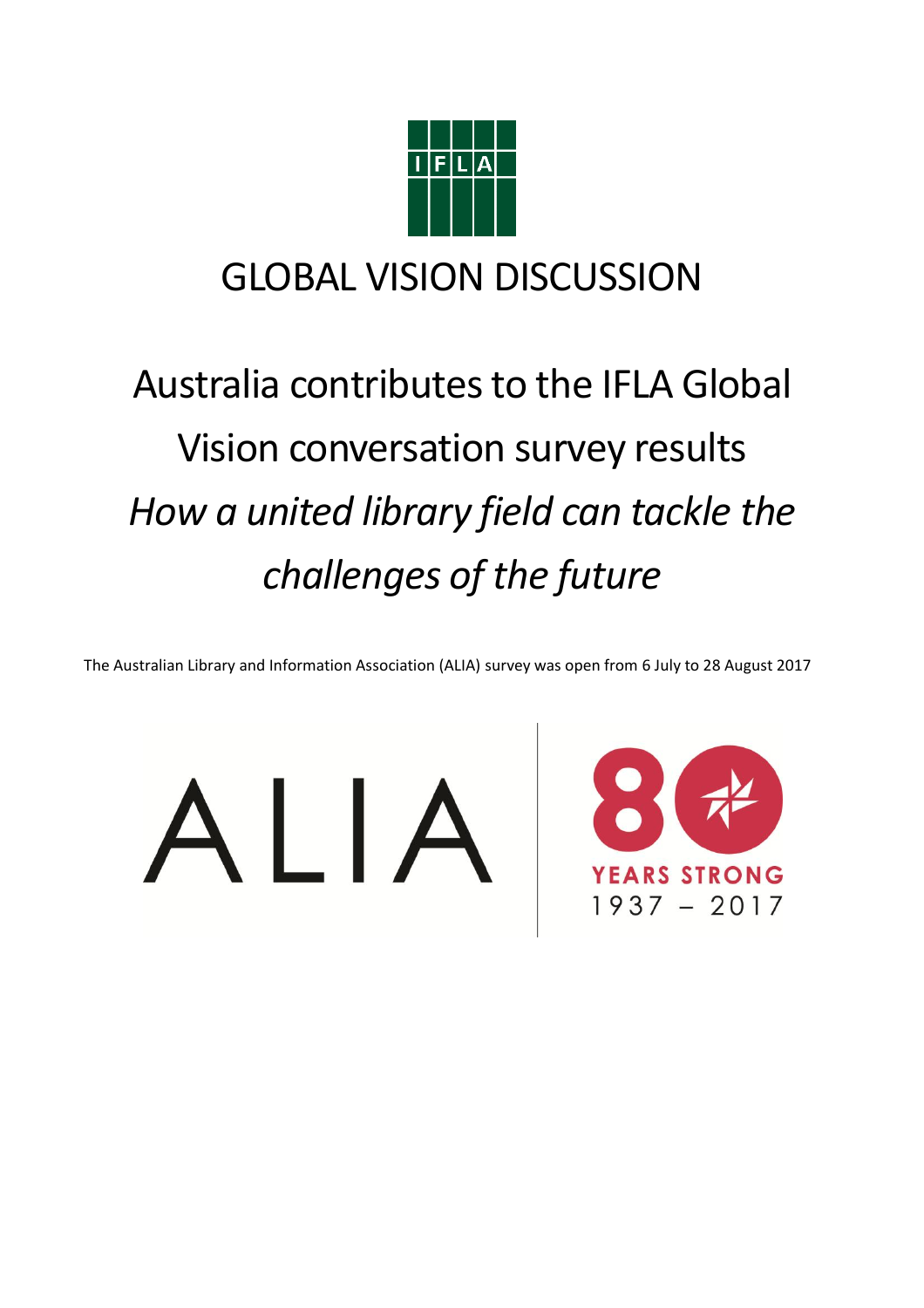# **Contributors**

This report was created by 449 respondents, 95% of whom are ALIA Personal Members or work for libraries that are ALIA Institutional Members.

Participants came from every State and Territory in Australia.

| <b>Australian Capital Territory</b> | 7%  | <b>Tasmania</b>                | 1%  |
|-------------------------------------|-----|--------------------------------|-----|
| New South Wales                     | 25% | Victoria                       | 31% |
| <b>Northern Territory</b>           | 2%  | Western Australia              | 9%  |
| Queensland                          | 15% | Overseas (Vietnam, Canada, UK) | 1%  |
| South Australia                     | 9%  |                                |     |

# **Index**

| How should a united library field help meet the challenges identified (Q11)? ______________________________7 |  |
|--------------------------------------------------------------------------------------------------------------|--|
|                                                                                                              |  |
|                                                                                                              |  |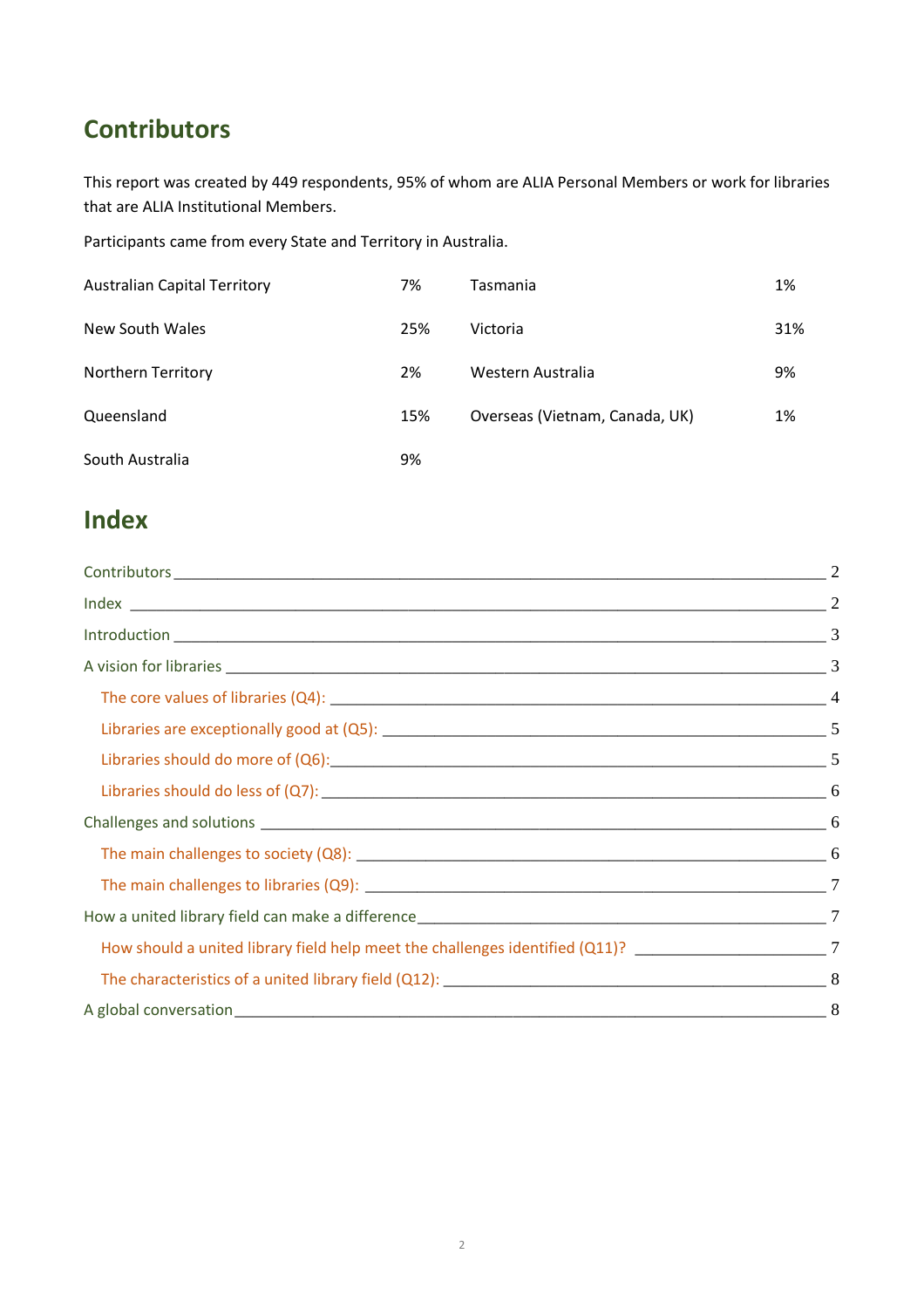## **Introduction**

Between 6 July and 28 August 2017, 445 Australians connected with libraries (and four from overseas) participated in a conversation about how a united library field can tackle the challenges of the future. Together we represent 8532 years of library experience.

| School libraries                                    | 12% | National, state and territory libraries   | 5% |
|-----------------------------------------------------|-----|-------------------------------------------|----|
| <b>Public libraries</b>                             | 24% | Industry partners/library suppliers       | 1% |
| University, higher education, research<br>libraries | 24% | Library and information science educators | 3% |
| Vocational education libraries                      | 4%  | <b>Students</b>                           | 4% |
| Special libraries                                   | 18% | Retirees                                  | 3% |
|                                                     |     | Other                                     | 2% |

# **A vision for libraries**

Imagine the year is 2022. What have libraries achieved?

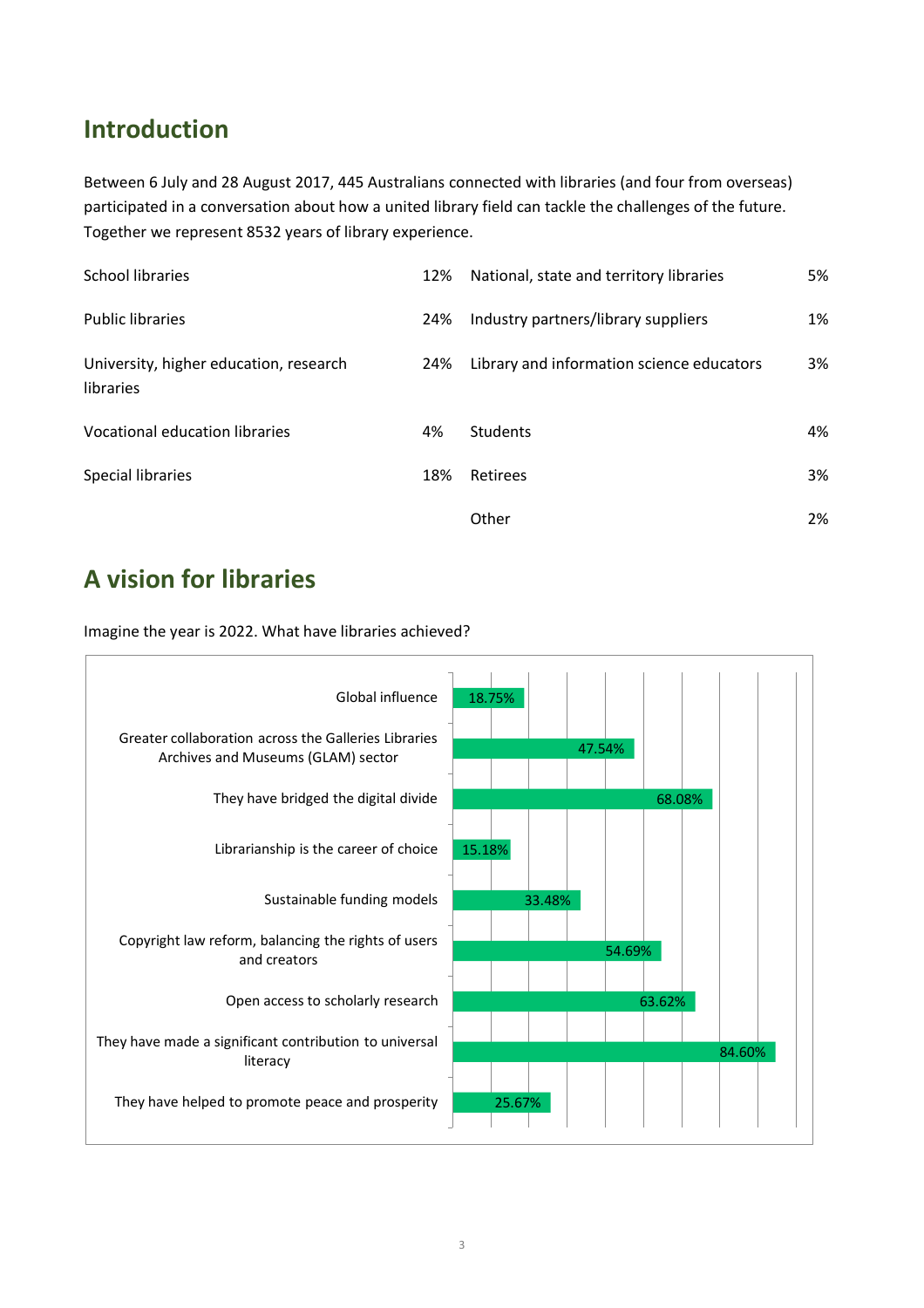#### **The core values of libraries (Q4):**

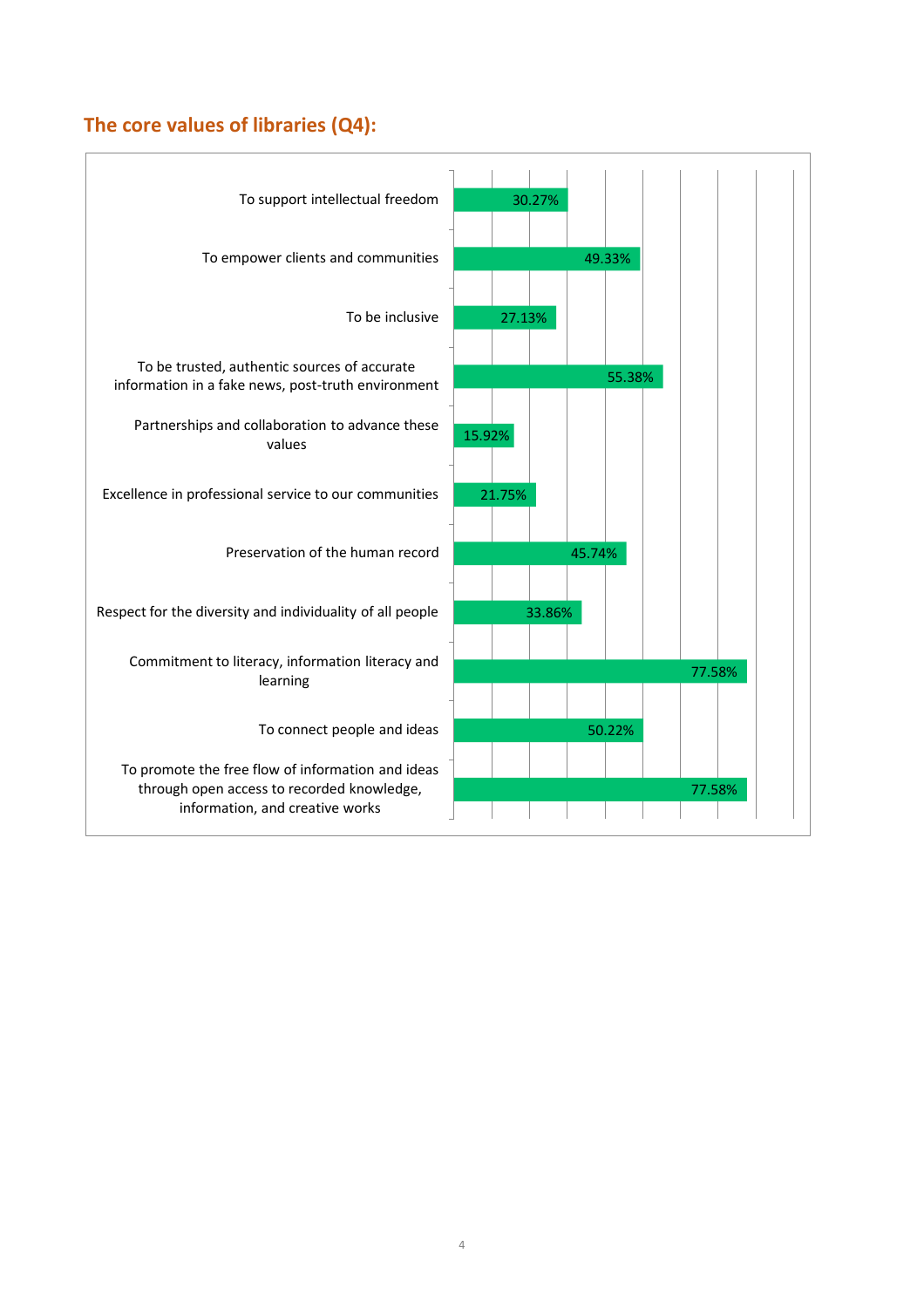#### **Libraries are exceptionally good at (Q5):**



#### **Libraries should do more of (Q6):**

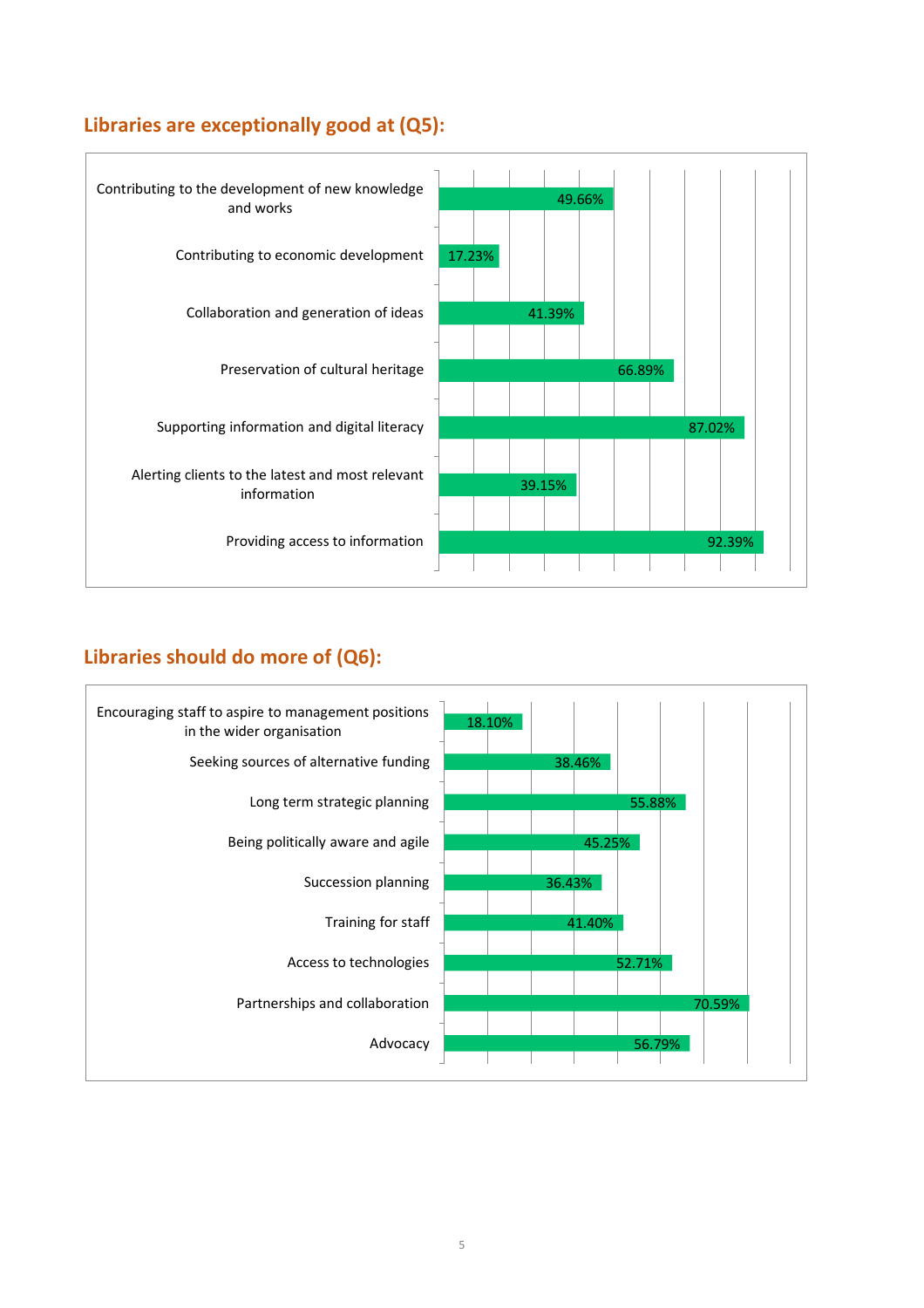#### **Libraries should do less of (Q7):**



# **Challenges and solutions**

#### **The main challenges to society (Q8):**

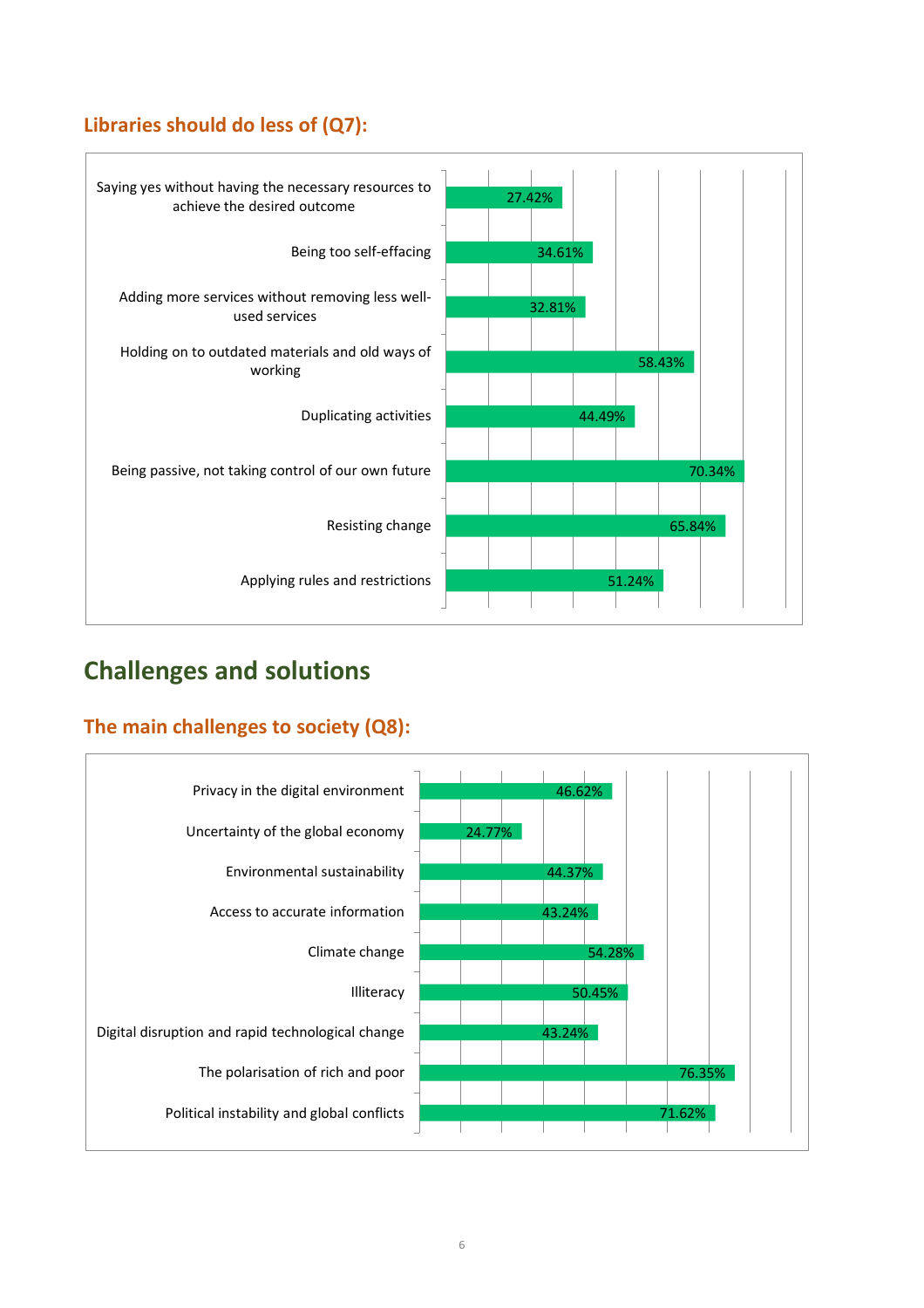#### **The main challenges to libraries (Q9):**



### **How a united library field can make a difference**

#### **How should a united library field help meet the challenges identified (Q11)?**